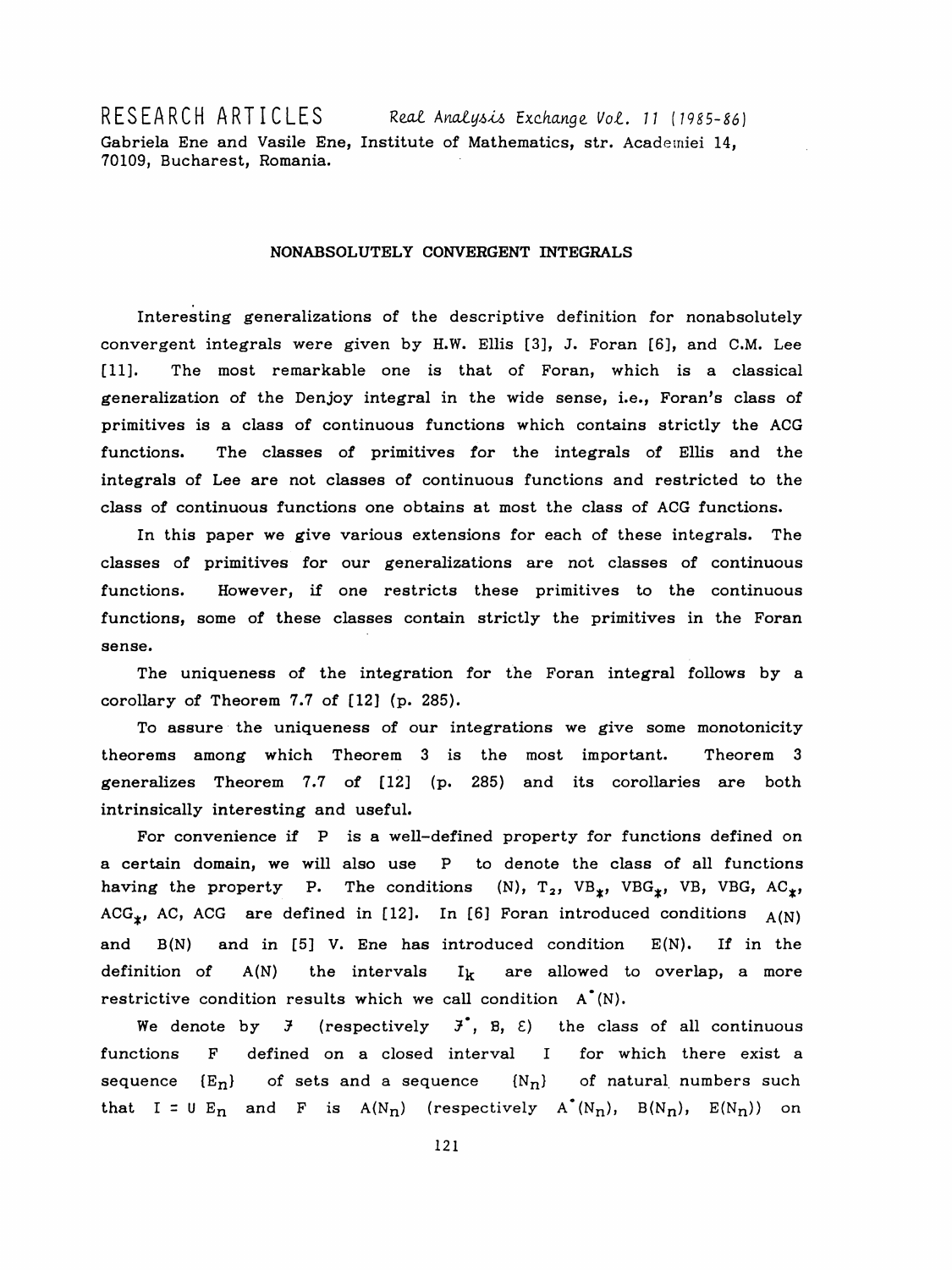$E_n$ . If the functions are not supposed to be continuous, we define analogously the class  $/\bar{J}/$  (respectively  $/\bar{J}^*/$ ,  $/B/$ ,  $/E/$ ,  $/ACG/$ ). If in addition each  $E_n$  is closed and  $F|_{E_n}$  is continuous, we define in the same way the class  $[\bar{f}]$  (respectively  $[\bar{f}$ , [B],  $[\bar{E}]$ , [ACG]).

We denote by  $b/J/$  the class of all functions  $F \in /J/$  such that F is bounded on each  $E_n$ . Condition [CG] is defined in [3], condition  $N$  in [9], condition (M) in [8], condition CM in [11], conditions  $C_n$  and  $AC_n$  in [1], and conditions  $DB_1$ ,  $DB_1T_2$  in [2]. If the condition Baire 1 (B<sub>1</sub>) is replaced by O'Malley's condition Baire<sup>\*</sup> 1 (A function F defined on [0,1] is  $B_1^*$  if every closed set has a portion on which the restriction of F is continuous.), we obtain conditions  $DB_1^*$  and  $DB_1^*T_2$ . Let  $\alpha_1 \oplus \alpha_2$  denote the linear space generated by the classes of functions  $\mathfrak{a}_1$  and  $\mathfrak{a}_2$ . Let  $\mathfrak{b}$  (respectively  $\mathfrak{g}_{\text{ap}}$ ) be an additive class of functions, differentiable in a sense which is compatible with the ordinary derivative (respectively approximate derivative). We denote this derivative of F by DF (respectively  $D_{AD}F$ ).

 Definition. A function F is said to satisfy condition [M] (respectively  $[M_t]$ ) on a closed set E if F is AC (respectively  $AC_t$ ) on each closed subset of E on which it is continuous and VB (respectively VB<sub> $_{*}$ </sub>).

Remark 1. a)  $/B$   $\subset$   $T_2$ . This follows by [6] ((iv), p. 360) and [7] (Corollary 2, p. 35). b) (N) c [M]. This follows by the Banach-Zarecki theorem ([12], p. 227). c) If  $F \in ACG$  and  $G \in [M]$ , then  $F+G \in [M]$ . (See the Banach-Zarecki theorem.) d) Conditions Baire\* 1 and [CG] are equivalent on a closed set E. This follows by the proof of Theorem 9.1 ([12], p. 234). e) /ACG/  $\circ$  Baire<sup>\*</sup> 1 = [ACG] on a closed set E, and if F  $\epsilon$  [ACG] and G  $\epsilon$  [M]  $\cap$  [CG], then F+G  $\epsilon$  [M]  $\cap$  [CG]. This follows by the Banach-Zarecki theorem and our Remark l,d). f) If  $F \in ACG_{\mathbf{\ast}}$  and  $G \in [M_{\mathbf{\ast}}]$ , then  $F+G \in [M_{\mathbf{\ast}}]$ . g) If  $F \in J$ ,  $G \in AC$  and  $G$  is strictly increasing, Then  $F \cdot G \in J$ . h) [M]  $\subset$  [M<sub>\*</sub>]. This follows by Theorem 8.8, p. 233 of [12]. i) There exists a continuous function  $F \in B \cap (M)$  such that  $F \notin (N)$ . (See [4].) There exists a continuous function  $G \in (M)$  such that  $G \notin T_2$ . (See [8], p. 84.)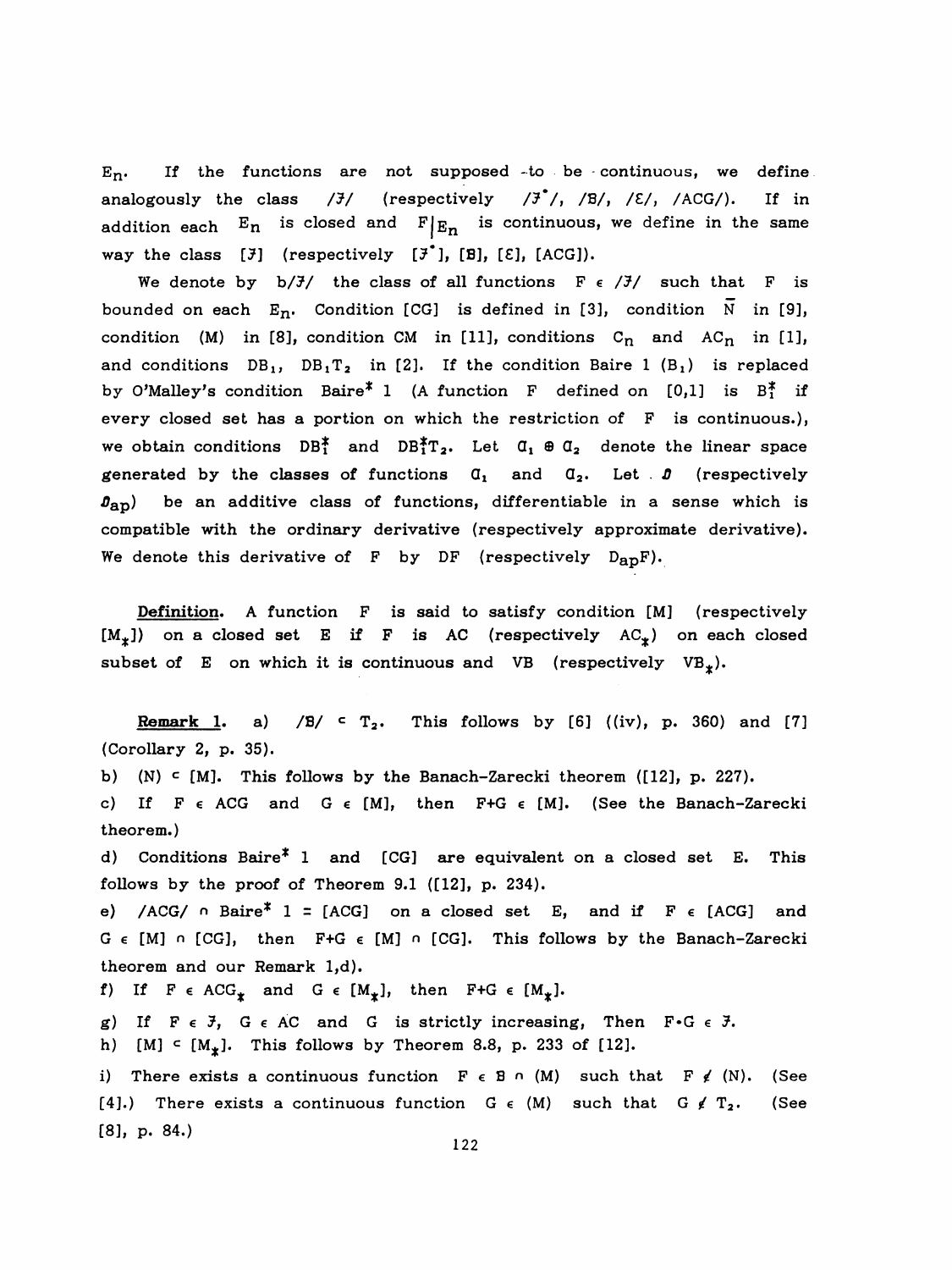j)  $\frac{1}{J}$  / $\frac{3}{J}$  / $\frac{3}{K}$  / $\frac{3}{K}$  / $\frac{1}{K}$  / $\frac{1}{K}$  / $\frac{1}{K}$  / $\frac{1}{K}$  / $\frac{1}{K}$  / $\frac{1}{K}$  / $\frac{1}{K}$  / $\frac{1}{K}$  / $\frac{1}{K}$  / $\frac{1}{K}$  / $\frac{1}{K}$  / $\frac{1}{K}$  / $\frac{1}{K}$  / $\frac{1}{K}$  / $\frac{1}{K}$  / $\frac{1}{K}$  $F+G \in /E/.$ k) b/ $\frac{3}{2}$  /B/. (See the proof of (v), p. 362 of [6].)

**Lemma 1.** a) If  $F \in /3$ <sup>\*</sup>/ and  $G \in N$ , then  $F+G + N$ . Moreover, if both F and G are bounded, then  $F \cdot G \in N$ . b) There exist continuous functions  $F \in \mathcal{F}$  and  $G \in \overline{N}$  such that roof of (v), p. 362 of [6].)<br>  $\frac{1}{3}$ ,  $\frac{1}{3}$ ,  $\frac{1}{3}$ ,  $\frac{1}{3}$ ,  $\frac{1}{3}$ ,  $\frac{1}{3}$ ,  $\frac{1}{3}$ ,  $\frac{1}{3}$ ,  $\frac{1}{3}$ ,  $\frac{1}{3}$ ,  $\frac{1}{3}$ ,  $\frac{1}{3}$ ,  $\frac{1}{3}$ ,  $\frac{1}{3}$ ,  $\frac{1}{3}$ ,  $\frac{1}{3}$ ,  $\frac{1}{3}$ ,  $\frac{$  $F+G \in (M).$ 

c)  $\bar{J}$  and  $\bar{J}$  / are additive classes of functions.

 Proof. a) The proof is analogous to that of Theorem 2, p. 33 of [9]. b) Let F and G be the two continuous functions defined in [4]. Then  $F+G = \phi$  ( $\phi$  is the Cantor ternary function). F satisfies A<sup> $(2)$ </sup> on C (C is the Cantor ternary set) and  $G \in (N)$  on [0,1]. By [9] (Lemma 1) there exists a function H strictly monotone on [0,1] such that H and  $H^{-1}$  are AC and  $\Lambda(B(G \cdot H^{-1})H(C)) = 0$ . ( $\Lambda$  is linear measure and  $B(F,S)$ is the graph of F restricted to S.) Then  $G \cdot H^{-1}$  is linear on each interval contiguous to  $H(C)$  and  $G \cdot H^{-1}$  satisfies  $\overline{N}$  on [0,1]. By Remark 1, g)  $F \cdot H^{-1} \in \mathcal{F}$  on [0,1]. But on each interval contiguous to H(C),  $\phi \cdot H^{-1}$  is constant and  $\phi \cdot H^{-1}(H(C)) = \phi(C) = [0,1]$ . Therefore  $\phi \cdot H^{-1}$  does not satisfy (M).

c) The proof is analogous to that of (vi), p. 361 of [6].

Theorem 1. a) In the sequence of classes  $\frac{1}{3}$ ,  $\frac{1}{3}$ ,  $\frac{1}{3}$ ,  $\frac{1}{2}$ , N, (N), [M] each class is strictly contained in all those following it.

b) ACG  $f \overline{f}$  and  $\overline{f}$   $f$  ACG.

c)  $\epsilon \cap B \neq \emptyset$ ,  $B \not\in \epsilon$ ,  $\epsilon \not\in B$ .

 d) There exists a continuous function F defined on a closed interval I,  $F \in J$  and a continuous function  $G \in N$  with  $F' = G'$  a.e. such that F-G is not constant on I.

 Proof, a) It is clear that each class is contained in all those following it. It remains to show that these inclusions are strict. That  $\mathcal{F}'$  is contained strictly in  $/7/$  follows by Lemma 1, a), b). That  $/7/$  is strictly contained in  $/E/$  follows by Theorem 5, b) of [5]. By Remark 1, j) and Lemma 1, b) it follows that  $\angle$  ( $\angle$  is strictly contained in  $\overline{N}$ . That  $\overline{N}$  is strictly contained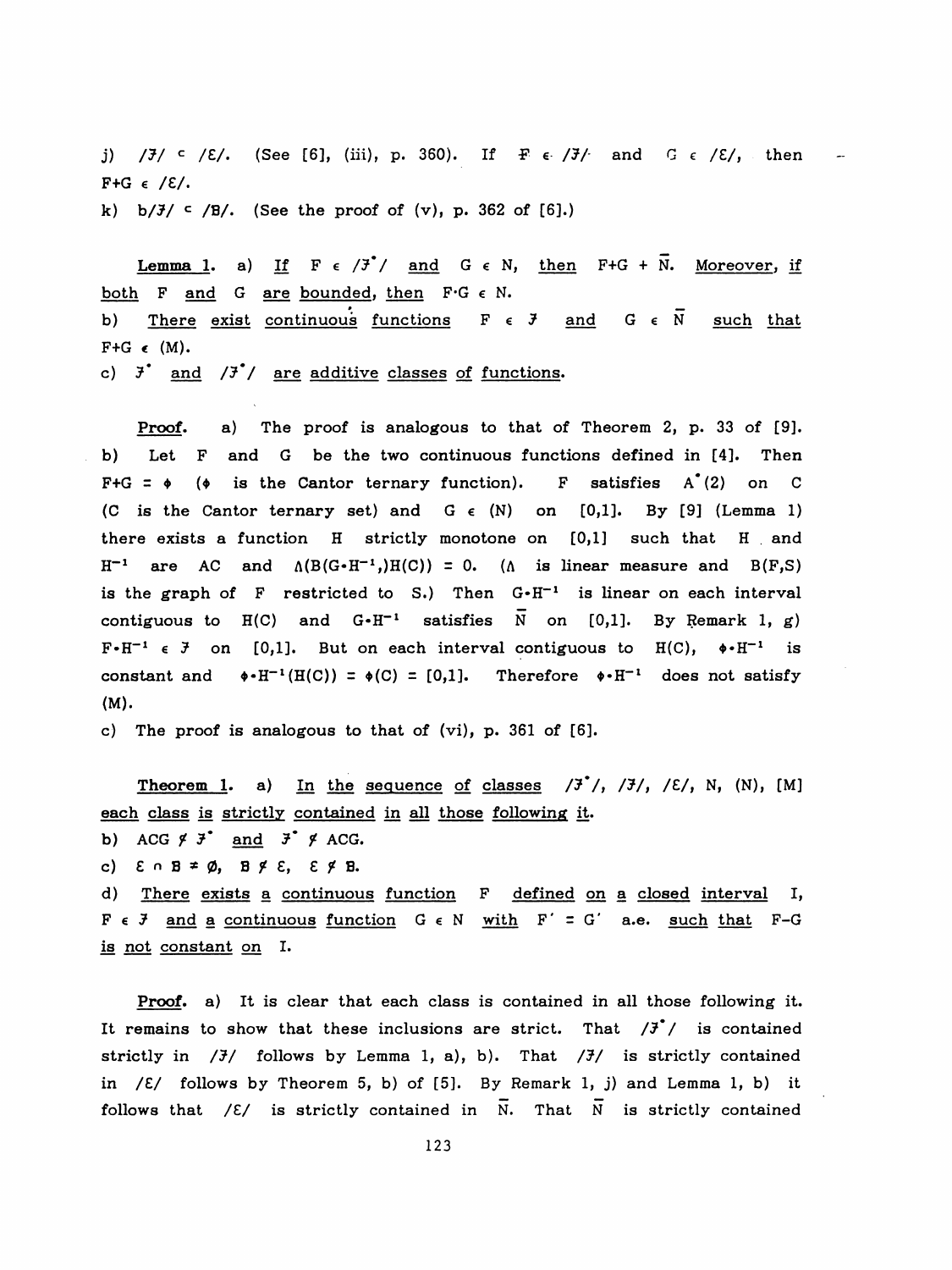in (N) follows by [9] (p. 35). That (N) is strictly contained in [M] follows by [8] (p. 84).

b) By [9] (p. 35-36) if F  $\epsilon$  AC and G  $\epsilon$  N, then F+G is not necessarily in (N). Now by Lemma 1, a) ACG  $\cancel{f}$   $\cancel{f}$ . Clearly if  $F \in ACG$  and  $G \in (M)$ , then F+G  $\epsilon$  (M). By the proof of Lemma 1, b) we have that if  $F \epsilon J^*$  and G  $\epsilon$  (N), then F+G is not necessarily in (M). Therefore  $\vec{J}$   $\gamma$  ACG. c) Since  $J \subseteq \mathcal{E} \cap \mathbb{B}$ ,  $\mathcal{E} \cap \mathbb{B} \neq \emptyset$ . Since  $\phi \in \mathbb{B}$  and  $\phi \neq \mathcal{E}$ ,  $\mathbb{B} \not\subseteq \mathbb{B}$ . ( $\phi$  is the Cantor ternary function.) We show now that  $\epsilon \notin B$ . Let  $K = \{x : x =$  $\Sigma c_k/(2k+1)^k$  where  $c_k = 0,2,...,2k$  only} and let a = inf K, b = sup K. Let  $\{j_k\}_k$  be a strictly increasing sequence of nonnegative integers with

 $j_0 = 0$ . For each  $x \in K$  we define

$$
F(x) = \sum_{k=1}^{\infty} c_{j_k}(x)/(2j_k+1)^{j_{k-1}}
$$
.

 Extending F linearly on each interval contiguous to K we have F defined and continuous on the interval [a,b]. Clearly the graph on the set K can be covered by  $(j_k)!$  rectangles

$$
\begin{bmatrix} j_k & c_i & j_k & c_i \\ \sum_{i=1}^5 \frac{c_i}{(2i+1)^i} & \sum_{i=1}^5 \frac{c_i}{(2i+1)^i} & \sum_{i=j_k+1}^5 \frac{2i}{(2i+1)^i} \end{bmatrix} x
$$

$$
\sum_{i=1}^{k} \frac{c_{j_i}}{(2j_i+1)^{j_i-1}}, \sum_{i=1}^{k} \frac{c_{j_i}}{(2j_i+1)^{j_i-1}} + \sum_{i=k+1}^{\infty} \frac{c_{j_i}}{(2j_i+1)^{j_i-1}}
$$

and

$$
\sum_{i=j_k+1}^{\infty} 2i/(2i+1)^{i} \langle (3/2)/(2j_k+3)^{j_k};
$$
\n
$$
\sum_{i=k+1}^{\infty} 2j_i/(2j_i+1)^{j_i-1} \langle (3/2)/(2j_{k+1}+1)^{j_k-1}.
$$

Now it follows easily that F is  $E(1)$  on K and F  $\epsilon$  E.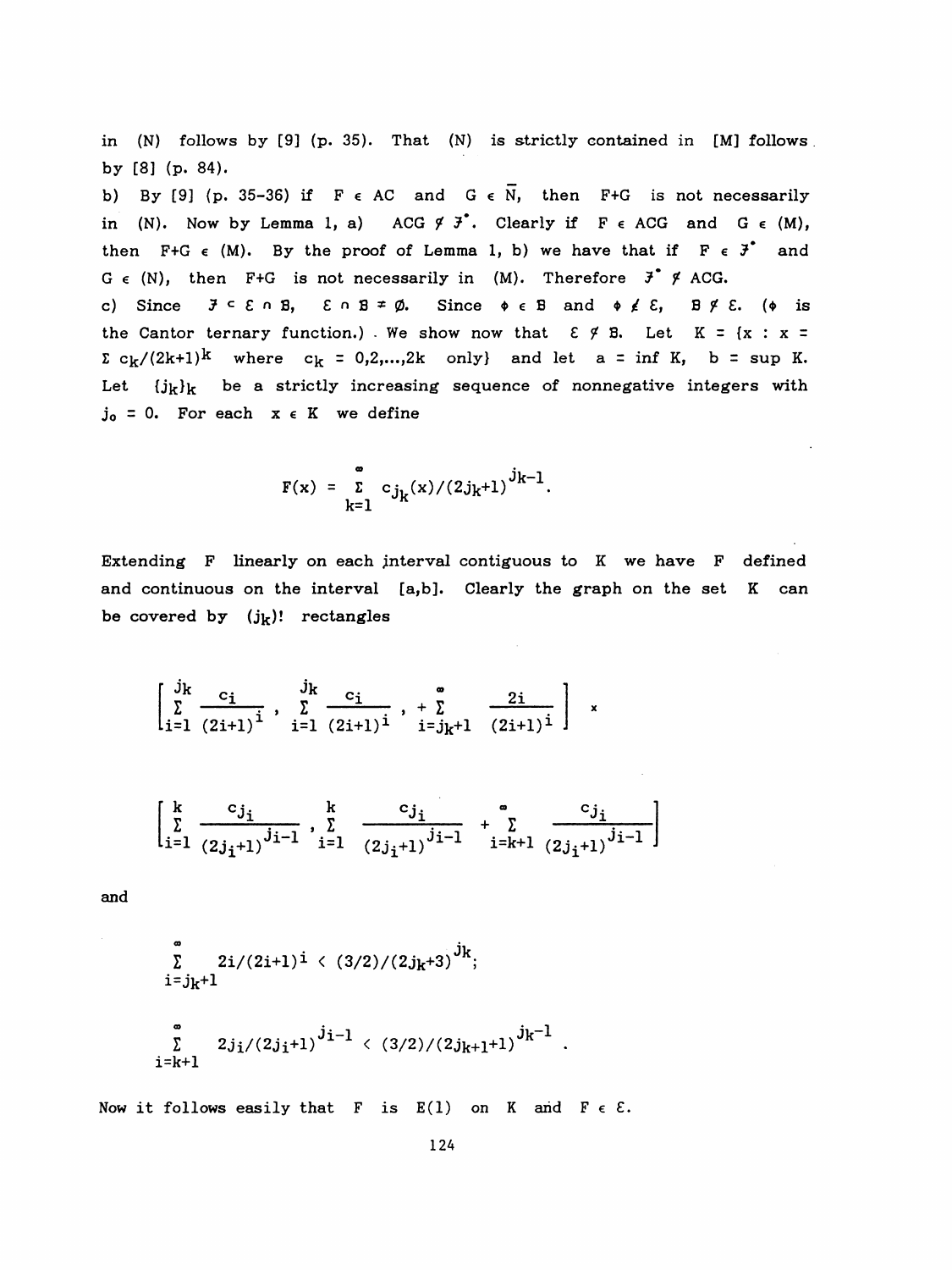In what follows we show that  $F$  is  $B(N)$  on no portion of K for no. natural number N. Let k be a natural number. Then for each set

what follows we show that F is 
$$
B(N)
$$
 on no portion of K for no-  
ural number N. Let k be a natural number. Then for each set  

$$
E = K \cap \left[ \sum_{i=1}^{j_k} \frac{c_i}{(2i+1)^i}, \sum_{i=1}^{j_k} \frac{c_i}{(2i+1)^i} + \sum_{i=j_k+1}^{\infty} \frac{2i}{(2i+1)^i} \right], c_i =
$$

$$
= 0, 2, ..., 2i \text{ the intervals } I_{C_{j_k+1}}, ..., C_{j_{k+1}-1} =
$$

$$
\left[ \sum_{i=1}^{j_{k+1}-1} \frac{c_i}{(2i+1)^i}, \sum_{i=1}^{j_{k+1}-1} \frac{c_i}{(2i+1)^i} + \sum_{i=j_{k+1}}^{\infty} \frac{2i}{(2i+1)^i} \right]
$$

are nonoverlapping and have points in common with E. If  $j_{k+1} = 3j_k + 1$ , then we have

$$
(j_k+1)\cdot(j_k+2)\cdot\ldots\cdot(j_{k+1}-1) > [(j_k+1)(j_{k+1}-1)]^{j_k}
$$

such intervals. If we cover the set  $F(K \cap I_{C,j_k+1}, \ldots, c_{j_k+1}-1)$  with  $j_{k+1}$  intervals, then at least one of these intervals has length greater than  $1/(2j_{k+1}+1)^{j_k}$ . Since  $\bar{z}$ 

$$
\left[\frac{(j_k+1)\cdot(j_{k+1}-1)}{2j_{k+1}+1}\right]^{j_k} \to \infty, \text{ as } k \to \infty, \quad F \neq B.
$$

d) the functions  $F \cdot H^{-1}$  and  $G \cdot H^{-1}$  given in the proof of Lemma 1, b) have the desired properties.

Lemma 2. Suppose that F is continuous and satisfies condition (M) on [a,b]. Let  $P = \{x : +\infty \ge F_{ap}(x) \ge 0\}$ ;  $N = \{x : 0 \ge F_{ap}(x) \ge -\infty\}$ . Then P u N is nondenumerable. If  $F(a) \leftarrow F(b)$ , then  $|F(P)| \rightarrow F(b) - F(a)$ . If  $F(a)$  > F(b), then  $|F(N)|$  > F(a) - F(b).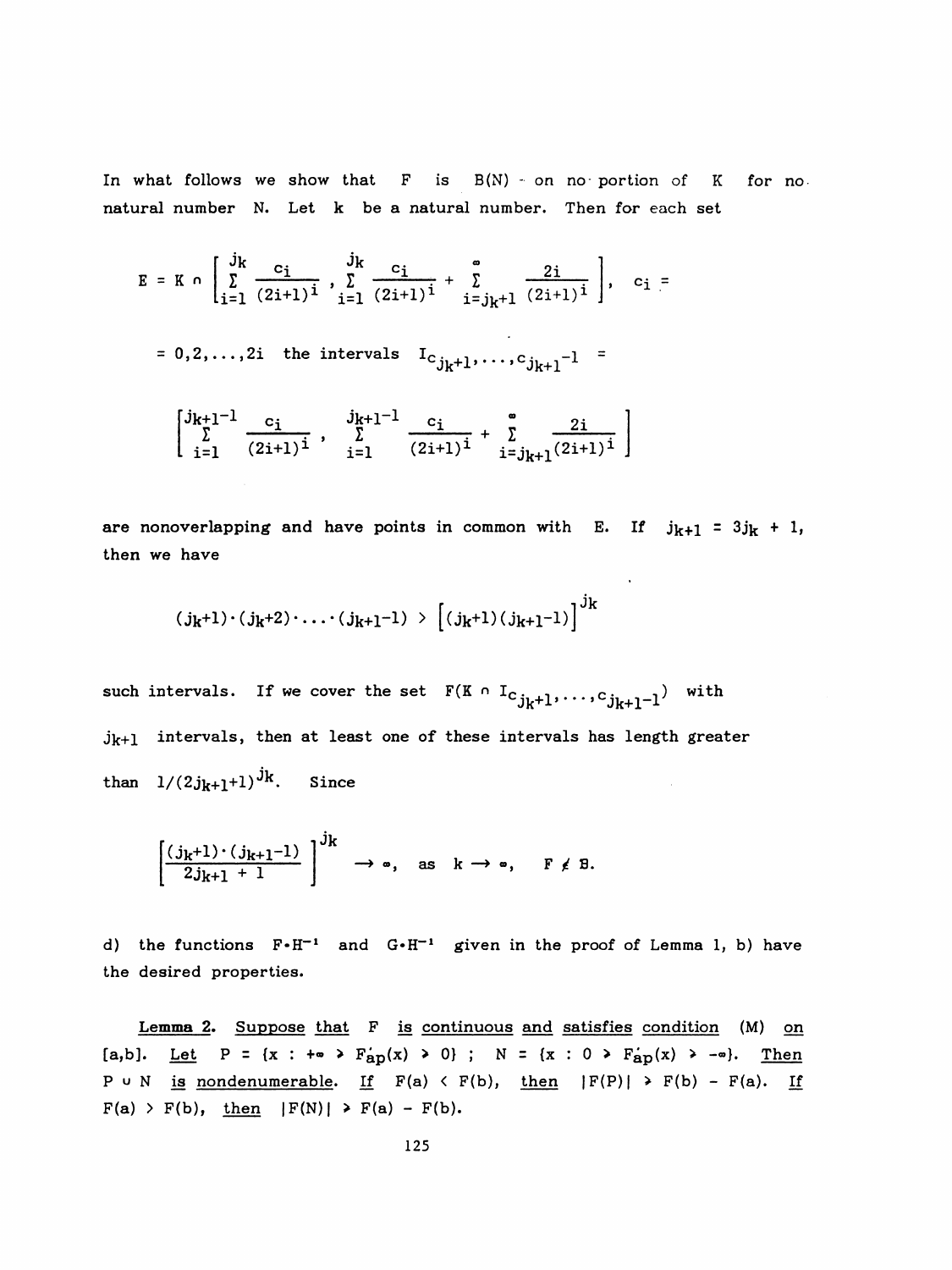**Proof.** Suppose that  $F(a) \leq F(b)$ . For each  $y \in [F(a), F(b)]$ , let  $x_y =$ min{x  $\epsilon$  [a,b] : F(x) = y}. Let E = C $\ell$ {x<sub>y</sub> : y  $\epsilon$  [F(a),F(b)]} (C $\ell$  A is the closure of A). Clearly F is nondecreasing on E and  $F(E) = [F(a), F(b)].$ Since F satisfies (M),  $F|_E$  is AC,  $|E| > 0$  and  $F_{ap}(x) \ge 0$  a.e. on E. Hence  $|F(P)| \ge |F(E)| = F(b) - F(a)$ .

Lemma 3. If a function F is continuous and satisfies condition (M) on [0,1] and if  $F_{ap}(x) \ge 0$  at almost every point x where  $F_{ap}'(x)$  exists, then F is montone nondecreasing on [0,1].

**Proof.** Suppose that there exist  $a, b \in [0,1]$ ,  $a \leq b$ , such that  $F(b) \leq b$ F(a). Let N be the set defined in Lemma 2. Then  $N = N_0 \cup N_1$ , where  $N_0$ =  $\{x : F_{ap}(x) = 0\}$  and  $N_{-} = \{x : 0 > F_{ap}'(x) > -\infty\}$ . But  $|F(N_o)| = 0$  and  $|N_{-}| = 0$ . By Theorem 10.8, p. 257 of [12] F is VBG on N<sub>\_</sub>. Since F satisfies (M), F is ACG on N<sub>\_</sub> and  $|F(N_{})| = 0$ . By Lemma 2  $|F(N)| =$  $0 \geq F(a) - F(b)$ .

Theorem 2. Let F be a function belonging to CM and  $B_1^*$  on a closed interval [a,b] which satisfies [M]. If  $F_{ap}(x) > 0$  a.e. where  $F_{ap}$  exists, then F is nondecreasing on [a,b].

**Proof.** Let  $U(F) = int\{x : F \text{ is continuous at } x\}$  (int A is the interior of the set A). Suppose that  $U(F) \neq (a,b)$ . Let  ${I_n}$  be the components of the open set  $U(F)$ . Since F is CM, by Lemma 3  $F|_{I_n}$  is monotone nondecreasing and  $P = [a,b] - U(F)$  is perfect set. Since F is  $B_1^*$ , there exists an interval I such that  $F|p_{nI}$  is continuous. Hence  $F|I$  is continuous and by Lemma 3 F is monotone nondecreasing on I. But this is impossible since I contains points of P.

Lemma 4. Let  $F$  be a function belonging to  $D$  on  $[0,1]$  and let  $P$ be a closed subset of  $[0,1]$  such that F is  $VB_{*}$  on P. Then F is continuous on P. (D is the class of all Darboux continuous functions. )

**Proof.** Let  $a = \inf P$ ,  $b = \sup P$  and let  $(a_k, b_k)$  be the intervals contiguous to P. Let  $M_k = \sup F([a_k, b_k])$  and  $m_k = \inf F([a_k, b_k])$ . Let  $c_k, d_k \in R$  be such that  $a_k \leftarrow c_k \leftarrow d_k \leftarrow b_k$ . Let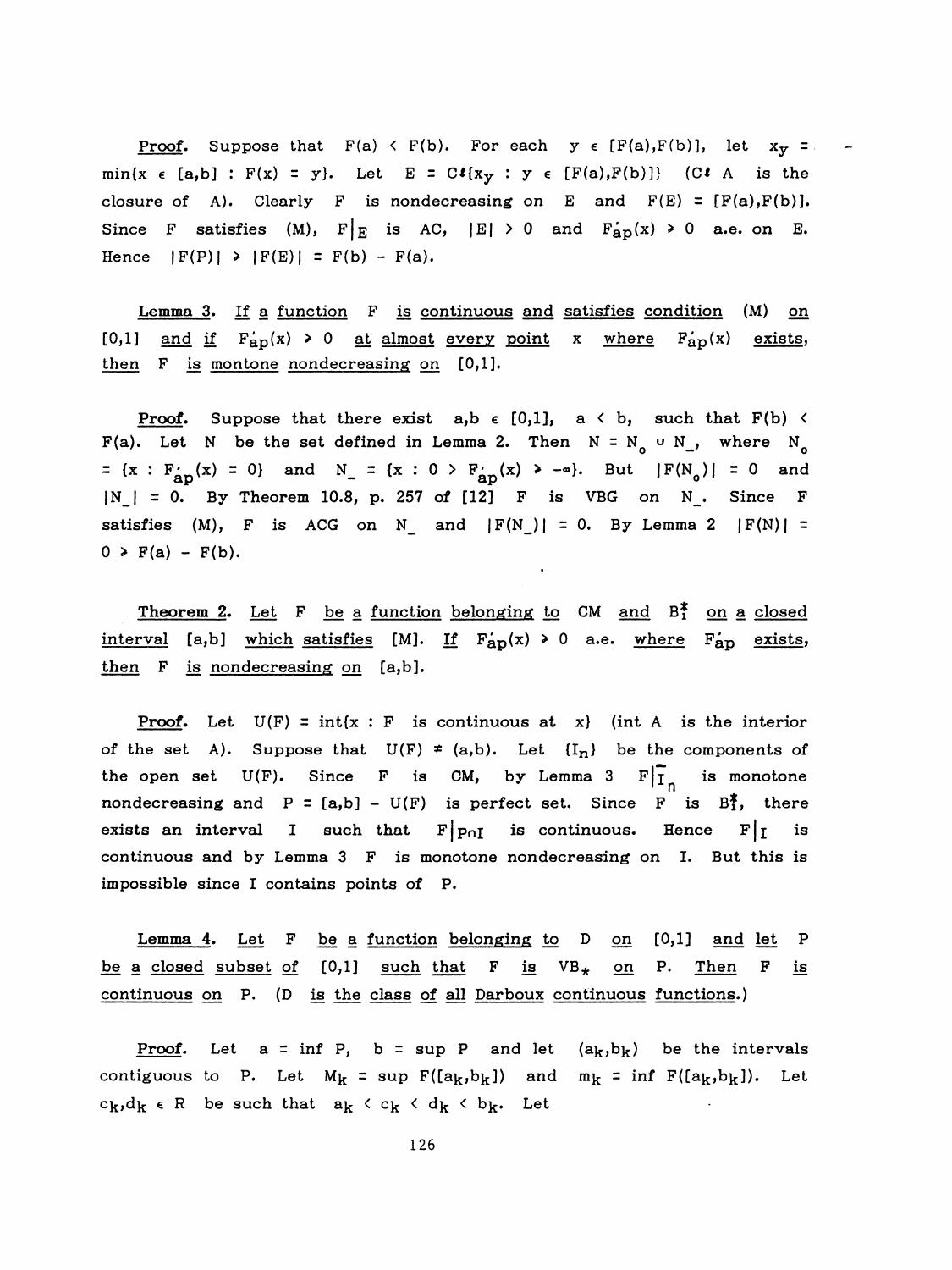$$
F_1(x) = \begin{cases} F(x) & , x \in P \\ \frac{M_k - F(a_k)}{c_k - a_k} & , (x - a_k) + F(a_k) & , x \in [a_k, c_k] \\ \frac{m_k - M_k}{d_k - c_k} & , (x - c_k) + M_k & , x \in (c_k, d_k) \\ \frac{F(b_k) - m_k}{b_k - d_k} & , (x - d_k) + m_k & , x \in [d_k, b_k] \end{cases}
$$

 Since a function in D can have no jump discontinuities while a function in  $VB_{*}$  can have only jump discontinuities,  $F_{1}$  is continuous on [a,b]. Hence F is continuous on P.

 Lemma 5. (A generalization of Theorem 6.9. p. 281 of [12].) Let F be  $DB_1T_2$  on [a,b] and let g be a finite summable function. Suppose further that  $F'(x) \le g(x)$  at each point x at which the derivative  $F'(x)$  exists, except perhaps those of an enumerable set or, more generally, those of a set E such that  $|F(E)| = 0$ . Then the function F is VB and we have

$$
F(b) - F(a) \leqslant \int_{a}^{b} F'(x) dx.
$$

Proof. The proof is identical to that of [12] except that instead of Theorem 6.6 ([12], p. 280), we apply Theorem 2.2, p. 178 of [2].

 Theorem 3. (A generalization of Theorem 7.7, p. 285 of [12]). In order that a  $DB_1T_2$  function F be AC on an interval I<sub>0</sub> it is necessary and sufficient that the function F satisfy condition [M ] and the condition

$$
\int_{P} F'(x) dx \leq +\infty
$$

where  $P = \{x : 0 \leq F'(x) \leq +\infty\}.$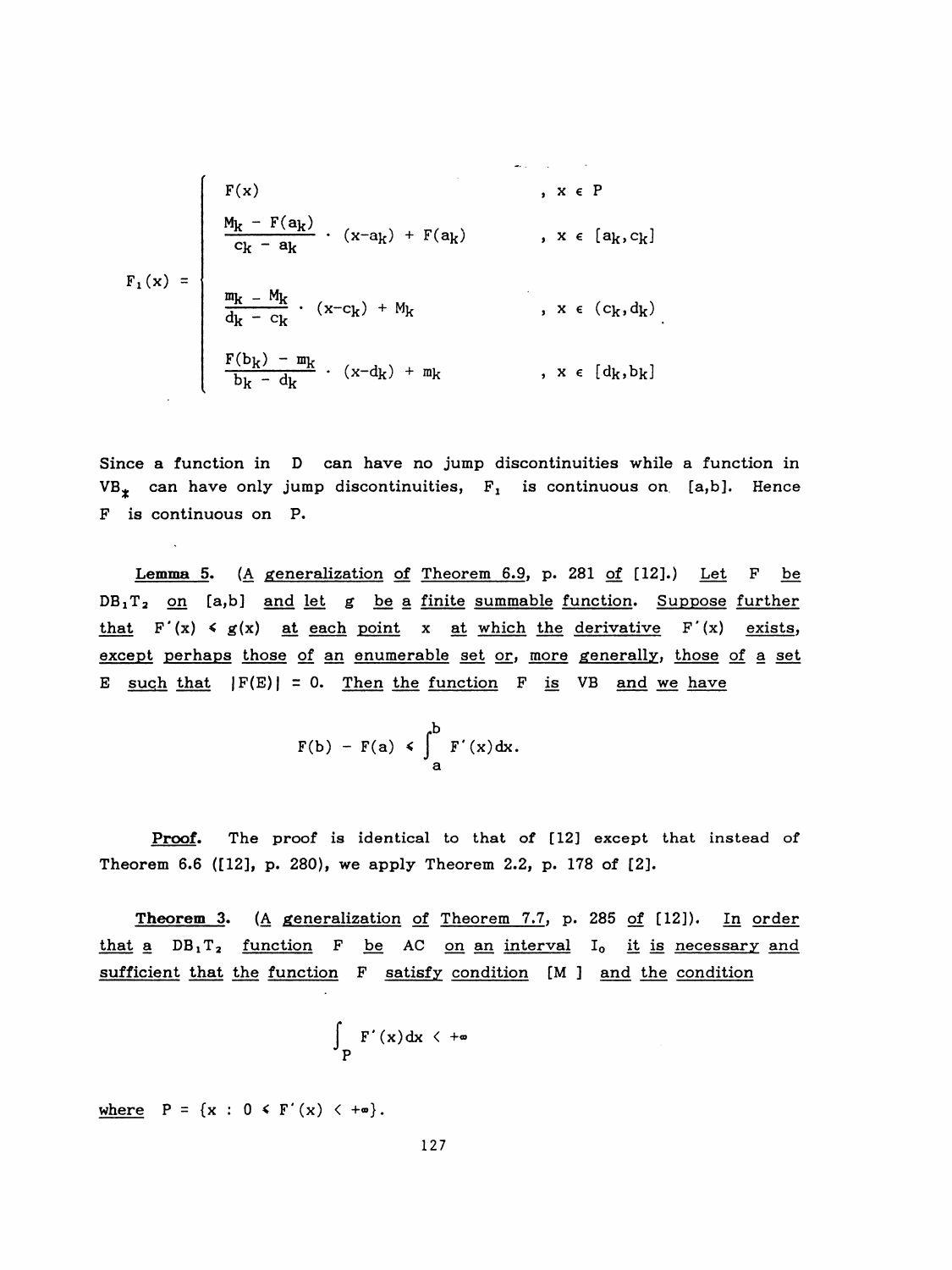Proof. By Theorem 6.1, p. 225 of [12] and Remark 1,b)h) AC implies. condition  $[M^*_{\star}]$ . By Theorem IV, p. 473 of [3] AC implies condition T<sub>2</sub>. Now the necessity is evident. Conversely suppose that  $F \in DB_{1}T_{2} \cap [M_{*}].$  Let

$$
g(x) = \begin{cases} F'(x) & , x \in P \\ 0 & , x \in I_0-P. \end{cases}
$$

If  $E = {x : F'(x) = +\infty}$ , we shall have  $F'(x) \le g(x)$  at every point  $x \in I_0-E$  at which the derivative  $F'(x)$  exists. By Theorem 10.1, p. 234 of [12] F is VBG<sub>\*</sub> on E. Let E = U E<sub>n</sub> such that F | E<sub>n</sub> is VB<sub>\*</sub>. Then F is VB<sub>\*</sub> on E<sub>n</sub>. (See [12], Theorem 7.1, p. 229.) Now Lemma 4 and  $VB_{*}$  on  $\overline{E}_{n}$ . (See [12], Theorem 7.1, p. 229.) Now Lemma 4 and condition  $[M^*_{\ast}]$  imply that F is AC<sub>\*</sub> on E<sub>n</sub>. Hence F is ACG<sub>\*</sub> on E. But  $|E| = 0$ . (See [12], p. 236.) and so  $|F(E)| = 0$ . By Lemma 5 F is BV on I<sub>0</sub>. Since conditions VB and VB<sub> $*$ </sub> are equivalent on an interval (See [12], p. 228.) and since  $F \in [M_{\star}]$ , F is AC on I<sub>0</sub>.

Corollary 1. Every  $DB_1T_2$  function F on [a,b] which satisfies the condition  $[M_*]$  and whose derivative is nonnegative at almost every point where F is derivable is montone, nondecreasing and continuous on I<sub>0</sub>.

Remark 2. Corollary 1 can also be obtained by Theorem 2, p. 63 of  $[10]$ and the fact that F is  ${ACG^*_{x}}$  on E = {x : -® < F'(x) < 0}. (This fact can be verified using a proof similar to that of our Theorem 3.)

 Corollary 2. ([10], Theorem 2, p. 61.) Let F be a real-valued function having the following properties on an interval: i)  $F$  is  $DB_1$ ; ii)  $F$  fulfills Lusin's condition (N); iii)  $F'(x) \ge 0$  at almost every point x at which F is derivable. Then F is monotone nondecreasing and continuous on the interval.

Proof. The assertion follows from Corollary 1, Remark 1,b),h) and Theorem IV, p. 473 of [3].

Corollary 3. If  $F \in CM \cap B_1^* \cap [M_+]$  on [a,b] and  $F'(x) \ge 0$  a.e. where F is derivable, then F is monotone nondecreasing on [a,b].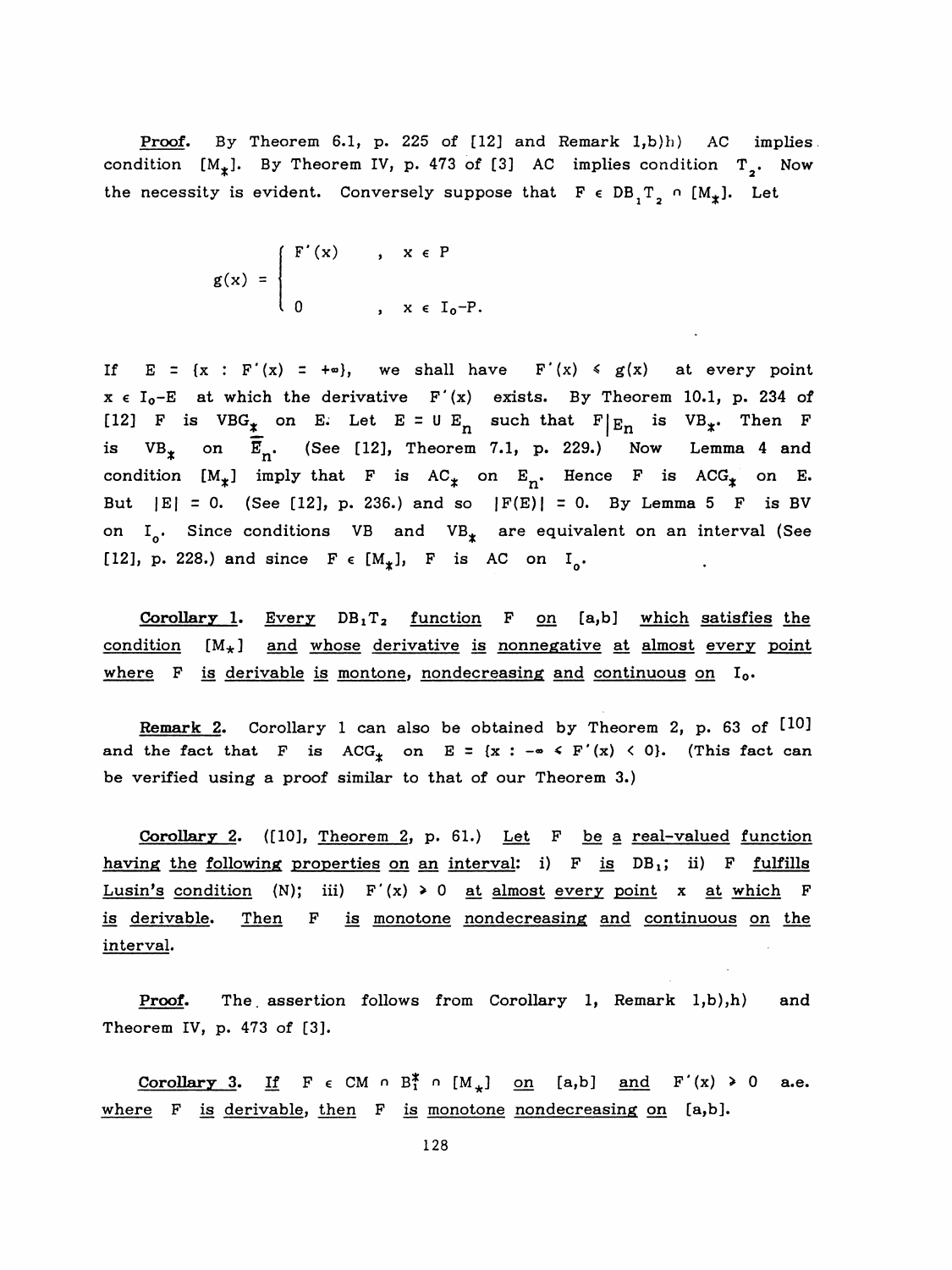Proof. Using Corollary 1, the result follows by an argument analogous to the proof of Theorem 2.

 Corollary 4. If F and G are two real-valued functions defined on [0,1], FD  $\epsilon$  DB<sub>1</sub>  $\alpha$  /B/  $\alpha$  [M]  $\alpha$  *D*, G  $\epsilon$  ACG and DF = G' a.e. on E, E =  ${x : G'(x)$  is finite), then G-F is constant on [0,1].

Proof. Let  $K(x) = G(x) - F(x)$ . Clearly  $K \in DB_1 \cap /B' \cap [M]$ . Since G  $\epsilon$  ACG, there exists a sequence  ${I_n}$  of intervals whose union is dense in  $[0,1]$  and on each of which G is AC. Hence G is derivable a.e. on  $I_n$ . Clearly DF = G' a.e. on  $I_n$ . It follows that DK = 0 a.e. on  $I_n$ . By Corollary I, K is constant on  $I_n$  and since  $K \in D$ , K is constant on  $I_n$ . The intervals  $I_n$  can be chosen to be maximal open intervals of constancy of K. We show that there exists only one such maximal interval, namely the interior of [0,1]. Suppose there is more than one such maximal interval and let  $P = [0,1]$  -U I<sub>n</sub>. Clearly the set P is perfect. Now K is in Baire class one. Hence there exists a dense  $G_{\delta}$  - subset H  $\epsilon$  P on which K | p is continuous. Clearly  $K \in /B/$  on H. Write  $H = U H_n$  where F is  $B(N_n)$ on  $H_n$  for each n. Since H is a residual subset of the complete metric space P, there exists an interval  $J_1$  containing points of H, together with a positive integer p such that  $H_p$  is dense in H  $\cap$  J<sub>1</sub>. Now since K|p is continuous on H, K(I  $\cap$  H<sub>p</sub>)  $\supset$  K(I  $\cap$  H) for each interval I  $\subseteq$  J<sub>1</sub>. On p. 182 of [2] it is shown that  $K(H \cap I) \supseteq K(P \cap I)$  for each interval  $I \subset J_1$ . Hence K is  $B(N_D)$  on  $J_1 \cap P$ . Since K is constant on each  $I_n$ and since K has the Darboux property on  $[0,1]$ , K is VB on  $J_1$ . Because K satisfies condition [M], K is AC on  $J_1$ . Hence K is constant on  $J_1$ . Contradiction.

Theorem 4. Any linear subclass S of  $/E / n DB_1 n D_0 n$  [0,1] can be taken as a class of primitives with the following properties: a) order, i.e., if F,G  $\epsilon$  S and DF > DG a.e., then  $F(1) - F(0)$  > G(1) - G(0); b) compatibility with the  $H$  primitives, i.e., if  $F \in S$ ,  $G \in H \cap D$  and  $DF =$ DG a.e. on  $[0,1]$ , then  $F-G$  is constant on  $[0,1]$ .

Proof. The statement follows from Theorem 1,a), Corollary 2 and Remark l,k).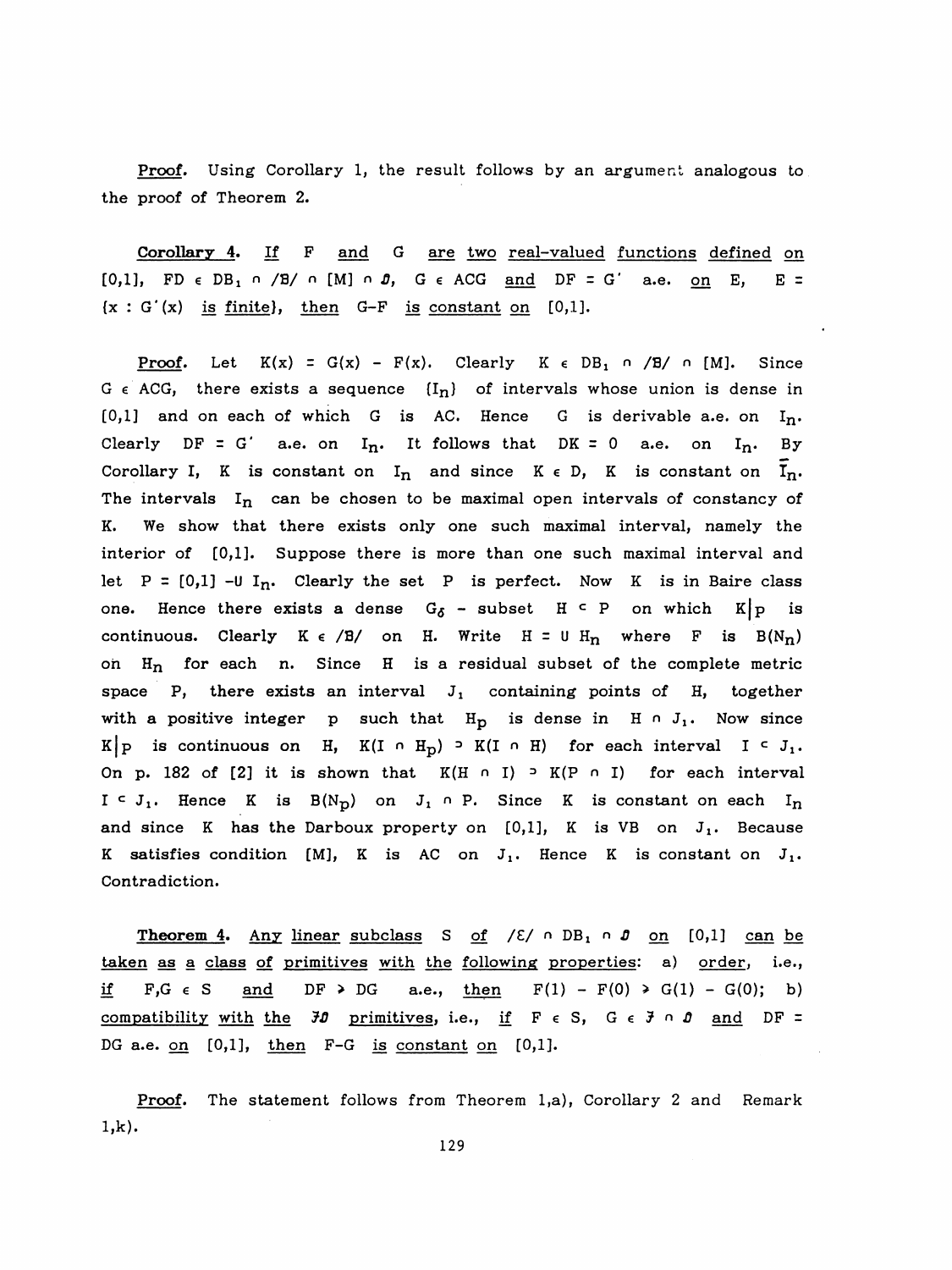Theorem 5. Any linear subclass S of  $DB_1 \cap \overline{N} \cap D$  on [0,1] can be taken as a class of primitives with the following properties: a) order; b) compatibility with the  $\vec{J}$   $\circ$   $\vec{J}$  primitives.

 Proof. The theorem follows from Lemma 1, a), Theorem 1, a), and Corollary 2.

Theorem 6. Any linear subclass S of DB<sup>\*</sup> n [M] n  $\theta_{\rm ap}$  on [0,1] can be taken as a class of primitives with the following properties: a) order; b) compatibility with the ACG primitives.

Proof. Since the Darboux property implies condition CM ([11], p. 69), the assertion follows from Theorem 2.

Theorem 7. Any linear subclass S of DB<sub>1</sub>  $\circ$  [M<sub>\*</sub>]  $\circ$  /B/  $\circ$  0 on [0,1] can be taken as a class of primitives with the following properties: a) order; b) compatibility with the ACG primitives.

Proof. The proof is accomplished by Corollary 1 and Remark 1, a), f).

Theorem 8. Any linear subclass S of DB<sub>1</sub>  $\cap$  [M]  $\cap$  /B/ $\cap$   $J_{ap}$  on [0,1] can be taken as a class of primitives with the following properties: a) order; b) compatibility with the ACG primitives.

Proof. Use Corollary 1 and Remark 1, a), c).

Theorem 9. Any linear subclass S of DB<sub>1</sub>  $\circ$  [M]  $\circ$  /B/ $\circ$  0 on [0,1] can be taken as a class of primitives with the following properties: a) order: b) if  $F \in S$ ,  $G \in ACG$  and  $DF = G'$  a.e. on  $E$ ,  $E = \{x : G'(x)$  is finite}, then F-G is constant on [0,1].

Proof. The assertion follows from Corollary 1, Remark 1, a), c) and Corollary 4.

**Theorem 10.** Any linear subclass S of CM  $\circ$  B<sup>\*</sup>  $\circ$  [M]  $\circ$   $\theta_{\text{ap}}$  on [0,1] can be taken as a class of primitives with the order property.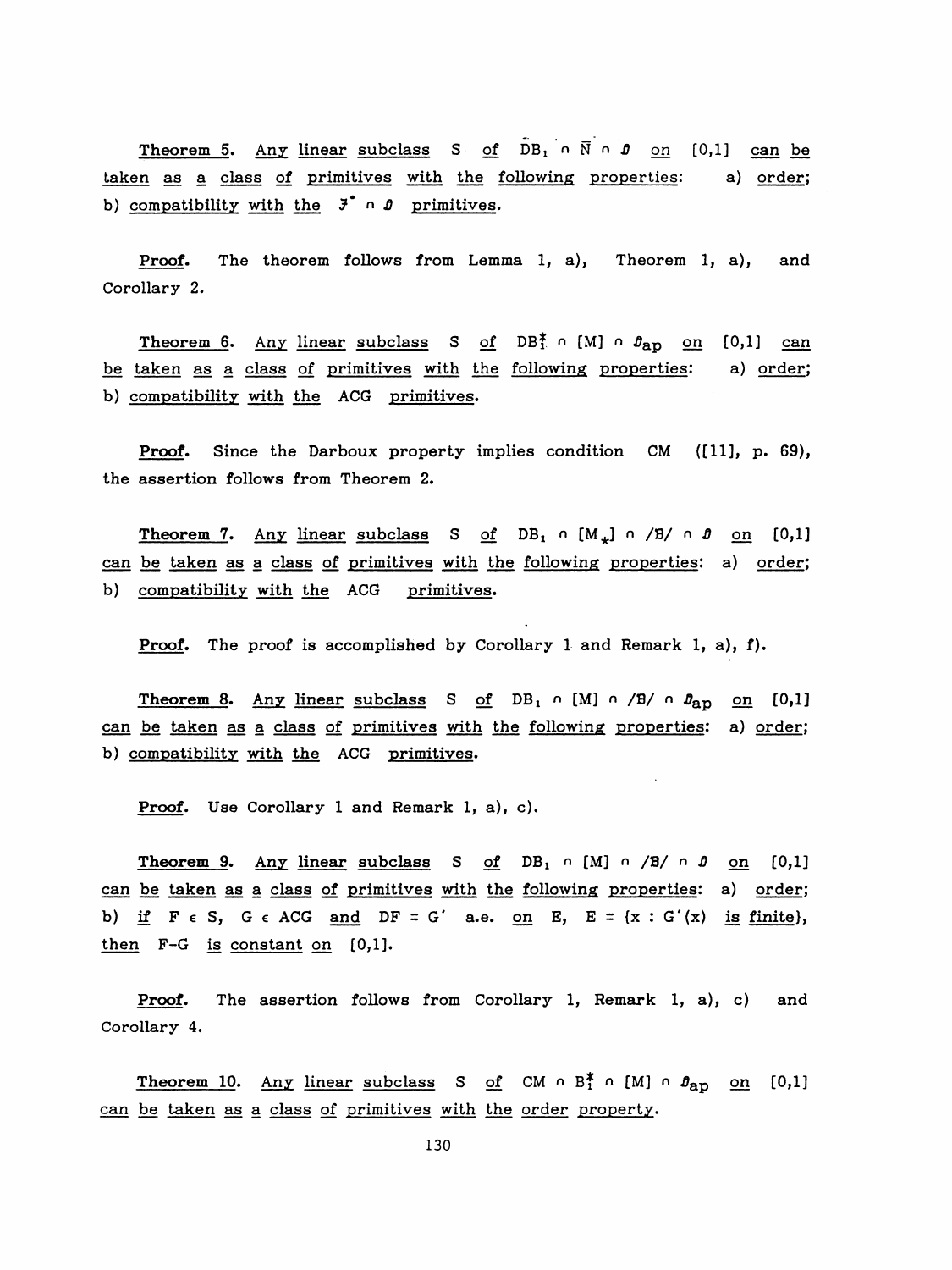Proof. The Theorem follows from Theorem 2.

**Theorem 11.** Any linear subclass S of CM  $\circ$  B<sup>\*</sup>  $\circ$  [M ]  $\circ$  T<sub>2</sub>  $\circ$  D can be taken as a class of primitives with the order property on [0,1].

Proof. Apply Corollary 3.

In all these cases the  $S$  - integral of DF (respectively  $D_{ap}F$ ) on  $[0,1]$  is defined to be  $F(1) - F(0)$ .

 Remark 3. a) Theorems 5,6,7,8,9 are generalizations of Theorem XII of [3].

 b) Theorems 10 and 11 are generalizations of Lee's LDG - integrals ([11], p. 72).

Examples and Remarks. By Theorem 1,a) it follows that  $\angle \varepsilon / \cap DB_1$  0  $\subset$  DB<sub>1</sub> n N n  $\hat{\theta}$ , by Remark 1,b) we have DB<sub>1</sub> n [M] n /B/ n  $\hat{\theta}_{AD}$   $\subset$  DB<sub>1</sub> n [M]  $n$  /B/  $n$   $0 \leq DB_1$   $n$   $[M_*]$   $n$  /B/  $n$   $0$  and by [11] (p. 69) DB<sup>\*</sup>  $n$  [M]  $n$   $\theta_{\text{ap}}$   $\in$ CM  $\cap$  B<sup>\*</sup><sub>1</sub></sub>  $\cap$  [M]  $\cap$   $\mathcal{D}_{\text{BD}}$ . Let  $F_1, F_2 \in \mathcal{E} - \mathcal{F}$  with  $F_1 + F_2 = \phi$ . (See [5].) Let  $H_1 \in N - J^*$  such that  $H_1$  is a.e. differentiable on [0,1]. (See the proof of Lemma l,b).) Let  $H_2 \in (M)$  - ACG such that  $H_2$  is approximately differentiable a.e. on [0,1]. (See [4], Remark 3.) Let  $H_3 \in DB_1 \cap [M_*] \cap /B / \cap D$  such that  $H_3 \nleq ACG_*$ . (See [4], Remark 3.) Let  $H_4 \in DB_1 \cap [M] \cap /B/ \cap \mathcal{B}_{AD}$  such that  $H_4 \neq ACG$ . (See [4], Remark 3.) Let  $H_5 \in DB_1 \cap [M] \cap /B / \cap D$  such that  $H_5 \neq ACG$ . (See [4], Remark 3.) Let  ${G_n}$  be a strictly increasing, unbounded sequence of continuous functions,  $G_n \in (N)$ ,  $G_n(0) = 0$  and let G be a continuous function,  $G \in J^{\bullet}$  such that  $G_{n}(x) = G'(x)$  a.e. on [0,1]. (See [5].) a)  $C_n \cap /J / \cap D$ ,  $AC_n \cap /J / \cap D$ ,  $(C_n \cap /J / \cap D) \oplus F_1$ ,  $(C_n \cap /J' \cap D) \oplus F_2$ ,  $(AC_n \cap /J' \cap D) \oplus F_1$  and  $(AC_n \cap /J' \cap D) \oplus F_2$  are linear subclasses of  $/E/ \cap DB_1 \cap D.$  Moreover, the  $(C_n \cap /J/ \cap D) \oplus F_1$ and  $(C_n \cap /J / \cap D) \oplus F_2$  - integrals are not compatible. Also the  $(AC_n \cap /J \cap J) \oplus F_1$  and  $(AC_n \cap /J \cap J) \oplus F_2$  - integrals are not compatible with each other.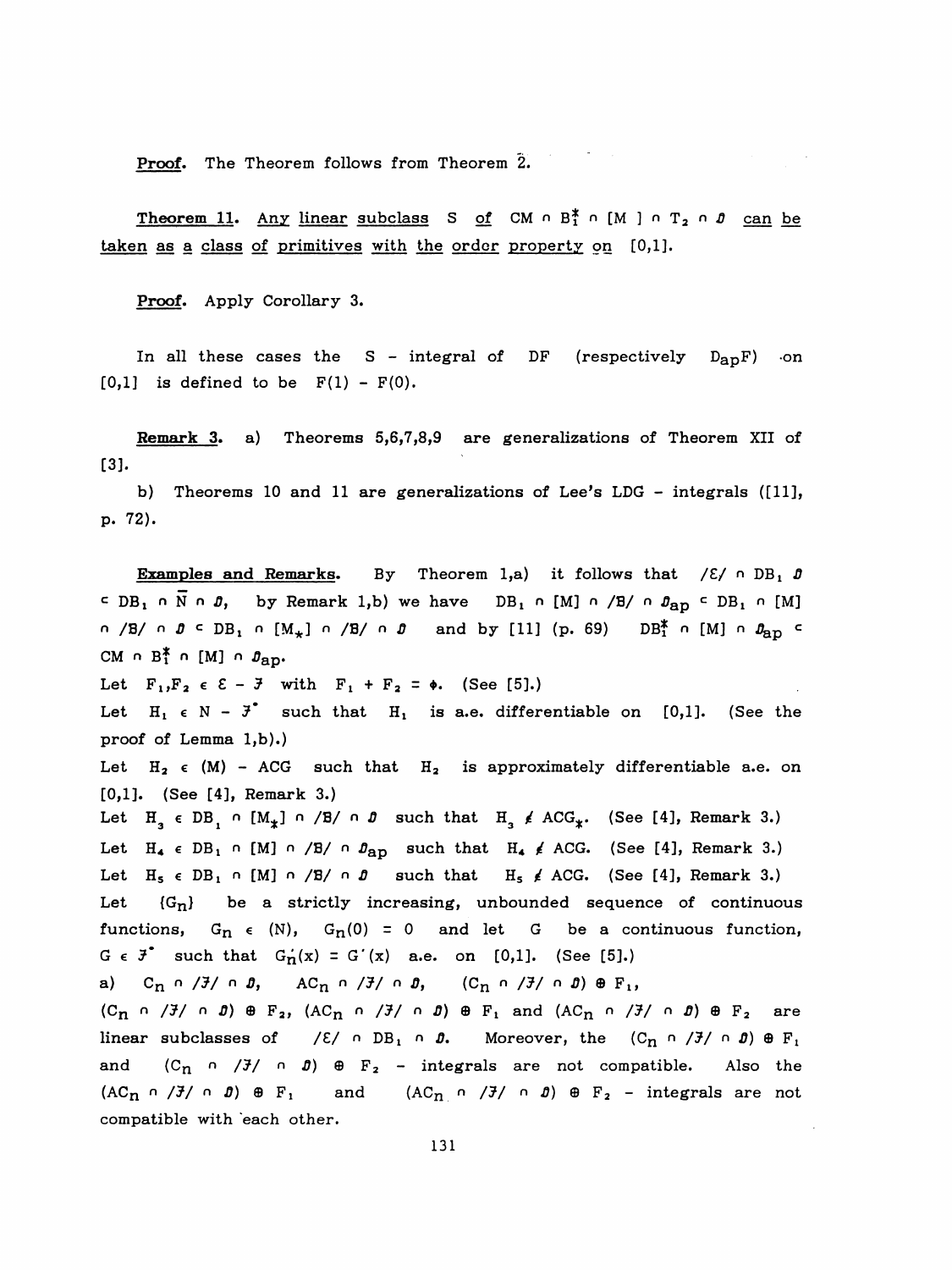b)  $(C_n \cap /J^*/ \cap D) \oplus H_1$  and  $(AC_n \cap /J^*/ \cap D) \oplus H_1$  are linear subclases of  $DB_1 \cap \overline{N} \cap D.$ c)  $C_n$   $\cap$  [*i*]  $\cap$   $\theta_{ap}$ ,  $AC_n$   $\cap$  [*i*]  $\cap$   $\theta_{ap}$ , [ACG]  $\oplus$  H<sub>2</sub>, ACG  $\oplus$  G and ACG  $\oplus$  G<sub>n</sub> are linear subclasses of  $DB_1^* \cap [M] \cap D_{AD}$ . Moreover, the ACG  $\oplus$  G and ACG  $\Theta$  G<sub>n</sub> - integrals are not compatible with each other. d) C<sub>n</sub>  $h/J$   $h$   $p_{\text{ap}}$ , AC<sub>n</sub>  $h/J$   $p_{\text{ap}}$ , ACG  $\oplus$  H<sub>4</sub>, ACG  $\oplus$  G and ACG  $\oplus$  G<sub>n</sub> are linear subclasses of DB<sub>1</sub> n [M] n /B/ n  $\mathfrak{g}_{\text{ap}}$ . e) C<sub>n</sub>  $\circ$  b/ $\frac{3}{4}$  o  $\frac{3}{4}$ , AC<sub>n</sub>  $\circ$  b/ $\frac{3}{4}$  o  $\frac{3}{4}$  and (ACG  $\circ$   $\circ$   $\circ$   $\circ$   $\circ$   $H_s$  are linear subclasses of  $DB_1$  n [M] n /B/ n  $\beta$ . ( $\Delta_{AB}$  is the class of all functions derivable a.e.) f) ACG<sub>\*</sub>  $\oplus$  H<sub>3</sub> is a linear subclass of DB<sub>1</sub> n [M<sub>\*</sub>] n /B/ n *D*. g)  $C_n \cap [\mathfrak{F}] \cap \mathfrak{D}$  and  $AC_n \cap [\mathfrak{F}] \cap \mathfrak{D}$  are linear subclasses of CM  $\cap$  B<sup>\*</sup><sub>1</sub>  $\cap$  [M ]  $\cap$  T<sub>2</sub>  $\cap$  *B*.

 We are indebted to Professor Solomon Marcus for his help in preparing this article and to the referees for their comments which led to an improvement of this paper.

## References

- [1] Babcock, B.S.: On Properties of the Approximate Peano Derivatives. Trans. Amer. Math. Soc., 212, (1975), 279-294.
- [2] Bruckner, A.M.: Differentiation of Real Functions. Lecture Notes in Mathematics, 659, Springer-Verlag, New York, (1978).
- [3] Ellis, H.W.: Darboux Properties and Applications to non-absolutely convergent integrals. Canad. Journal. Math., 3 (1951), 471-485.
- [4] Ene, V.: On Foran's Conditions A(N), B(N) and (M). Real Analysis Exchange, 9 (1984), 495-501.
- [5] Ene, V.: A study of Foran's conditions  $A(N)$  and  $B(N)$  and his class  $\mathcal{F}$ . Real Analysis Exchange, 10 (1985), 194-211.